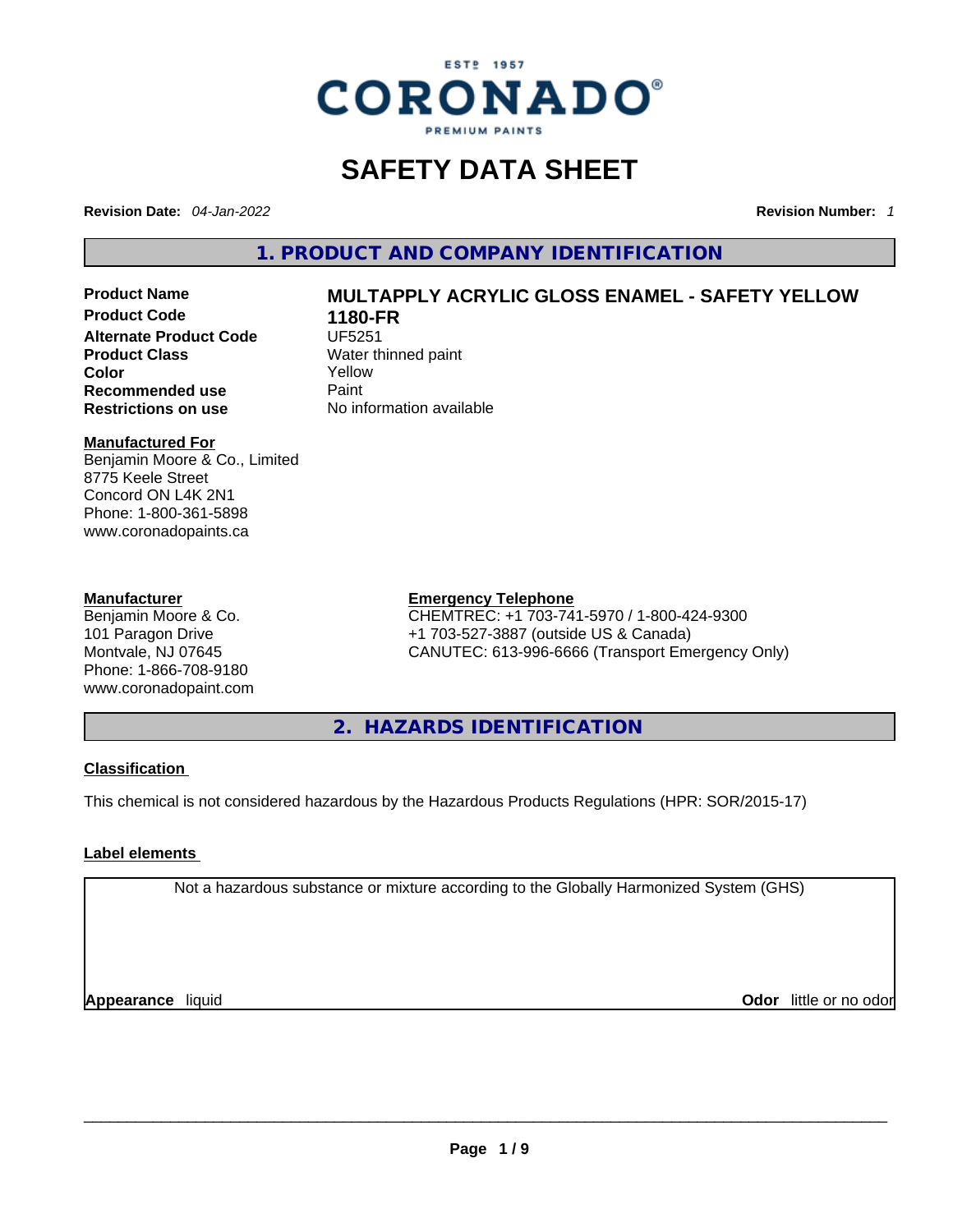#### **Other information**

No information available

May cause allergic skin reaction

 **WARNING:** This product contains isothiazolinone compounds at levels of <0.1%. These substances are biocides commonly found in most paints and a variety of personal care products as a preservative. Certain individuals may be sensitive or allergic to these substances, even at low levels.

#### **3. COMPOSITION INFORMATION ON COMPONENTS**

| <b>Chemical name</b>            | CAS No.    | Weight-%      | <b>Hazardous Material</b><br>registry number<br>(HMIRA registry $#$ ) | Date HMIRA filed and<br>Information Review Act date exemption granted<br>(if applicable) |
|---------------------------------|------------|---------------|-----------------------------------------------------------------------|------------------------------------------------------------------------------------------|
| Titanium dioxide                | 13463-67-7 | - 5%          |                                                                       |                                                                                          |
| Propanoic acid, 2-methyl-,      | 25265-77-4 | $-5%$         |                                                                       |                                                                                          |
| monoester with                  |            |               |                                                                       |                                                                                          |
| 2,2,4-trimethyl-1,3-pentanediol |            |               |                                                                       |                                                                                          |
| Hexanedioic acid, dihydrazide   | 1071-93-8  | $0.5 - 1\%$   |                                                                       |                                                                                          |
| Ammonia                         | 7664-41-7  | $0.1 - 0.25%$ |                                                                       |                                                                                          |
| Ammonium hydroxide              | 1336-21-6  | $0.1 - 0.25%$ |                                                                       |                                                                                          |

\*The exact percentage (concentration) of composition has been withheld as a trade secret

## **4. FIRST AID MEASURES**

| <b>General Advice</b>                  | No hazards which require special first aid measures.                                                     |
|----------------------------------------|----------------------------------------------------------------------------------------------------------|
| <b>Eye Contact</b>                     | Rinse thoroughly with plenty of water for at least 15<br>minutes and consult a physician.                |
| <b>Skin Contact</b>                    | Wash off immediately with soap and plenty of water while<br>removing all contaminated clothes and shoes. |
| <b>Inhalation</b>                      | Move to fresh air. If symptoms persist, call a physician.                                                |
| Ingestion                              | Clean mouth with water and afterwards drink plenty of<br>water. Consult a physician if necessary.        |
| <b>Most Important Symptoms/Effects</b> | May cause allergic skin reaction.                                                                        |
| <b>Notes To Physician</b>              | Treat symptomatically.                                                                                   |

**5. FIRE-FIGHTING MEASURES** 

**Suitable Extinguishing Media** Use extinguishing measures that are appropriate to local<br>circumstances and the surrounding environment. circumstances and the surrounding environment. \_\_\_\_\_\_\_\_\_\_\_\_\_\_\_\_\_\_\_\_\_\_\_\_\_\_\_\_\_\_\_\_\_\_\_\_\_\_\_\_\_\_\_\_\_\_\_\_\_\_\_\_\_\_\_\_\_\_\_\_\_\_\_\_\_\_\_\_\_\_\_\_\_\_\_\_\_\_\_\_\_\_\_\_\_\_\_\_\_\_\_\_\_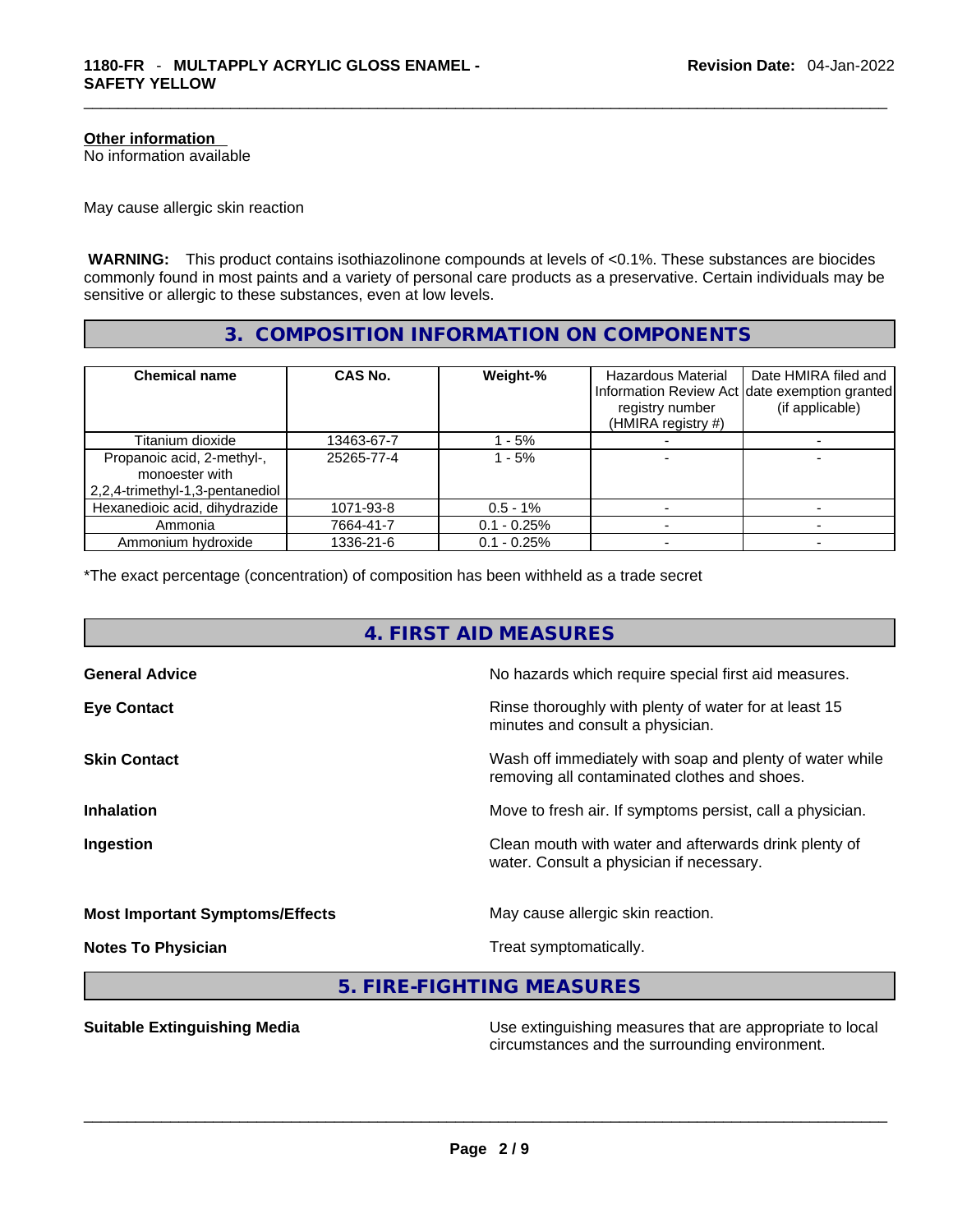| Protective equipment and precautions for firefighters                                                                 | As in any fire, wear self-contained breathing apparatus<br>pressure-demand, MSHA/NIOSH (approved or equivalent)<br>and full protective gear.<br>Closed containers may rupture if exposed to fire or<br>extreme heat. |  |  |
|-----------------------------------------------------------------------------------------------------------------------|----------------------------------------------------------------------------------------------------------------------------------------------------------------------------------------------------------------------|--|--|
| <b>Specific Hazards Arising From The Chemical</b>                                                                     |                                                                                                                                                                                                                      |  |  |
| Sensitivity to mechanical impact                                                                                      | No                                                                                                                                                                                                                   |  |  |
| Sensitivity to static discharge                                                                                       | No                                                                                                                                                                                                                   |  |  |
| <b>Flash Point Data</b><br>Flash point (°F)<br>Flash Point (°C)<br><b>Method</b><br><b>Flammability Limits In Air</b> | Not applicable<br>Not applicable<br>Not applicable                                                                                                                                                                   |  |  |
| Lower flammability limit:<br><b>Upper flammability limit:</b>                                                         | Not applicable<br>Not applicable                                                                                                                                                                                     |  |  |
| <b>NFPA</b><br>Health: 1<br><b>Flammability: 0</b>                                                                    | <b>Instability: 0</b><br><b>Special: Not Applicable</b>                                                                                                                                                              |  |  |
| <b>NFPA Legend</b><br>0 - Not Hazardous                                                                               |                                                                                                                                                                                                                      |  |  |

- 1 Slightly
- 2 Moderate
- 3 High
- 4 Severe

*The ratings assigned are only suggested ratings, the contractor/employer has ultimate responsibilities for NFPA ratings where this system is used.* 

*Additional information regarding the NFPA rating system is available from the National Fire Protection Agency (NFPA) at www.nfpa.org.* 

#### **6. ACCIDENTAL RELEASE MEASURES**

**Personal Precautions Precautions Avoid contact with skin, eyes and clothing. Ensure** adequate ventilation.

**Other Information Discription Prevent further leakage or spillage if safe to do so.** 

**Environmental precautions** See Section 12 for additional Ecological Information.

**Methods for Cleaning Up Soak up with inert absorbent material. Sweep up and** shovel into suitable containers for disposal.

**7. HANDLING AND STORAGE** 

| <b>Handling</b> | Avoid contact with skin, eyes and clothing. Avoid breathing<br>vapors, spray mists or sanding dust. In case of insufficient<br>ventilation, wear suitable respiratory equipment. |
|-----------------|----------------------------------------------------------------------------------------------------------------------------------------------------------------------------------|
| <b>Storage</b>  | Keep container tightly closed. Keep out of the reach of                                                                                                                          |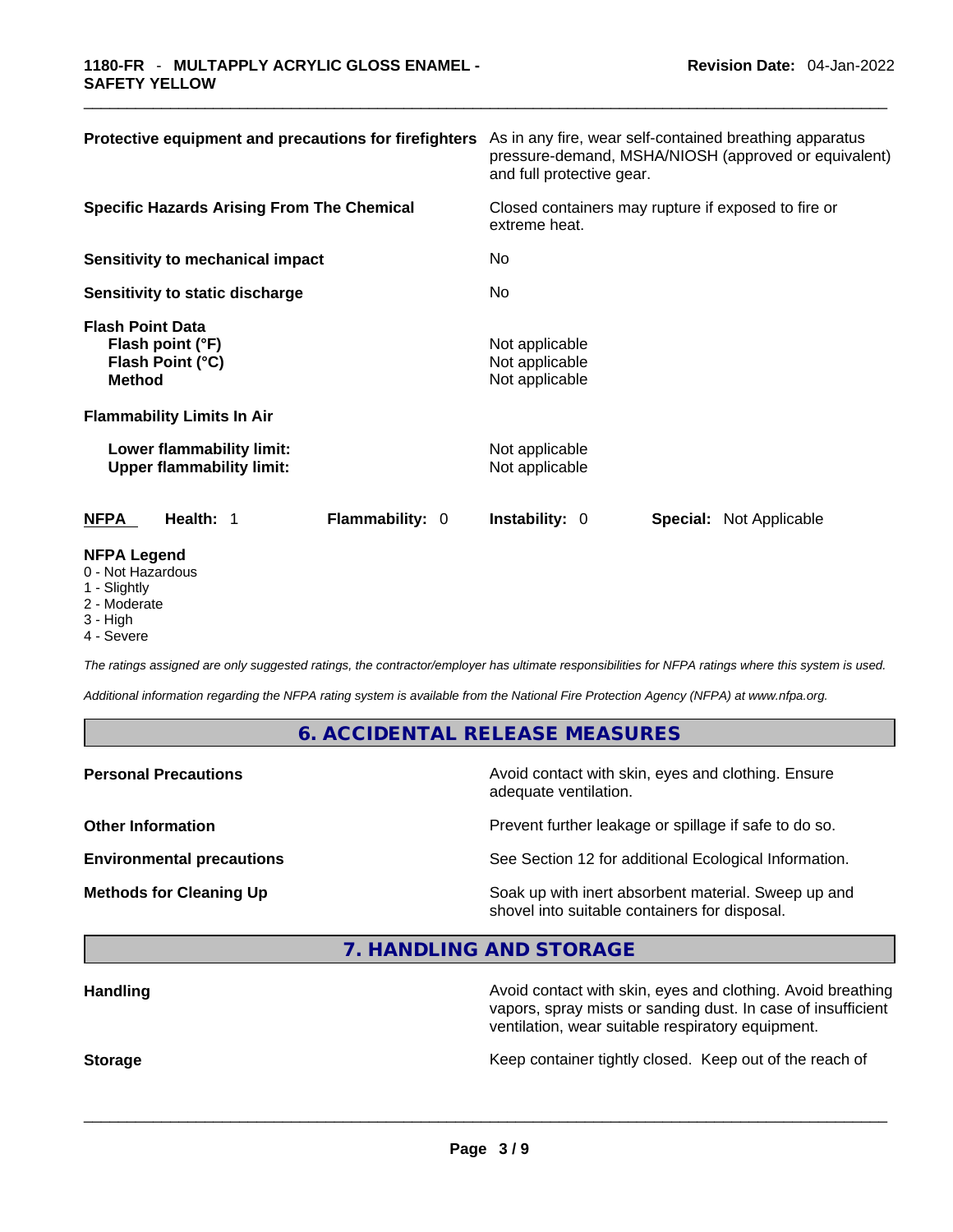children.

#### **Incompatible Materials Incompatible Materials**

#### **8. EXPOSURE CONTROLS/PERSONAL PROTECTION**

#### **Exposure Limits**

| <b>Chemical name</b> | <b>ACGIH TLV</b>         | <b>Alberta</b>             | <b>British Columbia</b>  | <b>Ontario</b>            | Quebec                     |
|----------------------|--------------------------|----------------------------|--------------------------|---------------------------|----------------------------|
| Titanium dioxide     | TWA: $10 \text{ mg/m}^3$ | 10 mg/m <sup>3</sup> - TWA | 10 mg/m $3$ - TWA        | $10 \text{ mg/m}^3$ - TWA | $10 \text{ mg/m}$ - TWAEV  |
|                      |                          |                            | $3 \text{ ma/m}^3$ - TWA |                           |                            |
| Ammonia              | STEL: 35 ppm             | 25 ppm - TWA               | 25 ppm - TWA             | 25 ppm - TWA              | 25 ppm - TWAEV             |
|                      | TWA: 25 ppm              | 17 mg/m <sup>3</sup> - TWA | 35 ppm - STEL            | 35 ppm - STEL             | 17 $mq/m3$ - TWAEV         |
|                      |                          | 35 ppm - STEL              |                          |                           | 35 ppm - STEV              |
|                      |                          | $24 \text{ mg/m}^3$ - STEL |                          |                           | $24 \text{ mg/m}^3$ - STEV |

#### **Legend**

ACGIH - American Conference of Governmental Industrial Hygienists Alberta - Alberta Occupational Exposure Limits British Columbia - British Columbia Occupational Exposure Limits Ontario - Ontario Occupational Exposure Limits Quebec - Quebec Occupational Exposure Limits N/E - Not established

**Personal Protective Equipment**

**Engineering Measures Ensure 2018** Ensure adequate ventilation, especially in confined areas.

**Eye/Face Protection Safety glasses with side-shields. Skin Protection Protection Protective gloves and impervious clothing. Respiratory Protection In case of insufficient ventilation wear suitable respiratory** equipment.

**Hygiene Measures Avoid contact with skin, eyes and clothing. Remove and Avoid contact with skin, eyes and clothing. Remove and Avoid contact with skin, eyes and clothing. Remove and** wash contaminated clothing before re-use. Wash thoroughly after handling.

#### **9. PHYSICAL AND CHEMICAL PROPERTIES**

| Appearance              | liquid                   |
|-------------------------|--------------------------|
| Odor                    | little or no odor        |
| <b>Odor Threshold</b>   | No information available |
| Density (Ibs/gal)       | $8.7 - 8.9$              |
| <b>Specific Gravity</b> | $1.04 - 1.07$            |
| рH                      | No information available |
| <b>Viscosity (cps)</b>  | No information available |
| Solubility(ies)         | No information available |
| <b>Water solubility</b> | No information available |
| <b>Evaporation Rate</b> | No information available |
| Vapor pressure          | No information available |
| Vapor density           | No information available |
| Wt. % Solids            | $30 - 40$                |
| Vol. % Solids           | $30 - 40$                |
| Wt. % Volatiles         | $60 - 70$                |
| Vol. % Volatiles        | $60 - 70$                |
|                         |                          |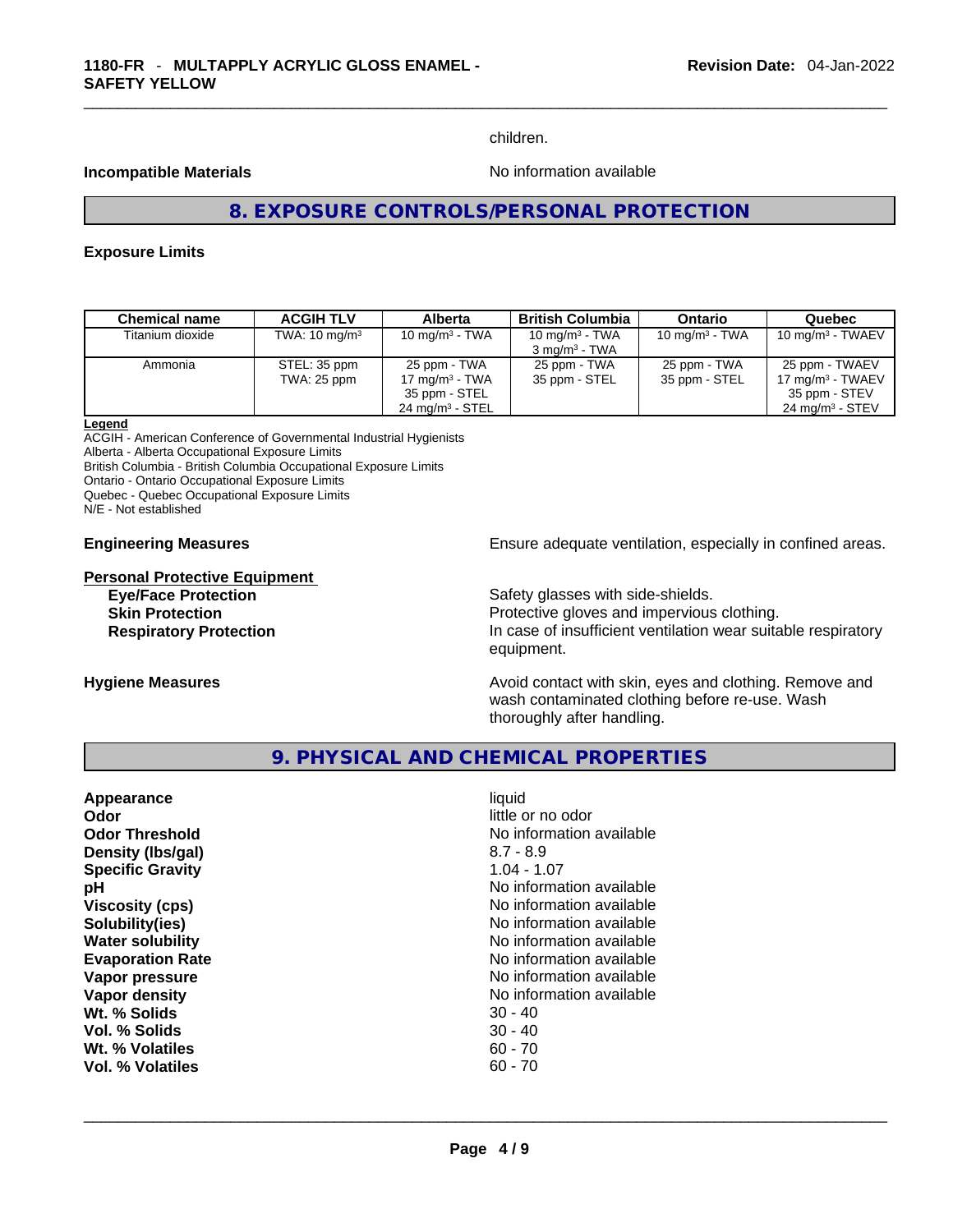| <b>VOC Regulatory Limit (g/L)</b>    | < 100                    |
|--------------------------------------|--------------------------|
| <b>Boiling Point (°F)</b>            | 212                      |
| <b>Boiling Point (°C)</b>            | 100                      |
| Freezing point (°F)                  | 32                       |
| <b>Freezing Point (°C)</b>           | 0                        |
| Flash point (°F)                     | Not applicable           |
| Flash Point (°C)                     | Not applicable           |
| <b>Method</b>                        | Not applicable           |
| Flammability (solid, gas)            | Not applicable           |
| <b>Upper flammability limit:</b>     | Not applicable           |
| Lower flammability limit:            | Not applicable           |
| <b>Autoignition Temperature (°F)</b> | No information available |
| <b>Autoignition Temperature (°C)</b> | No information available |
| Decomposition Temperature (°F)       | No information available |
| Decomposition Temperature (°C)       | No information available |
| <b>Partition coefficient</b>         | No information available |

#### **10. STABILITY AND REACTIVITY**

**Hazardous Decomposition Products** None under normal use.

**Reactivity Not Applicable Not Applicable** 

**Chemical Stability** Stable under normal conditions.

**Conditions to avoid Prevent from freezing.** 

**Incompatible Materials Materials No materials to be especially mentioned.** 

**Possibility of hazardous reactions** None under normal conditions of use.

#### **11. TOXICOLOGICAL INFORMATION**

**Product Information Information on likely routes of exposure**

**Acute Toxicity** 

**Principal Routes of Exposure Exposure** Eye contact, skin contact and inhalation.

**Product Information Information No information available** 

**Symptoms** related to the physical, chemical and toxicological characteristics

**Symptoms Symptoms No information available** 

**Delayed and immediate effects as well as chronic effects from short and long-term exposure**

**Eye contact** May cause slight irritation **Eye** contact **May cause slight irritation** 

**Skin contact Substance may cause slight skin irritation. Prolonged or** Substance may cause slight skin irritation. Prolonged or repeated contact may dry skin and cause irritation. **Inhalation** May cause irritation of respiratory tract. \_\_\_\_\_\_\_\_\_\_\_\_\_\_\_\_\_\_\_\_\_\_\_\_\_\_\_\_\_\_\_\_\_\_\_\_\_\_\_\_\_\_\_\_\_\_\_\_\_\_\_\_\_\_\_\_\_\_\_\_\_\_\_\_\_\_\_\_\_\_\_\_\_\_\_\_\_\_\_\_\_\_\_\_\_\_\_\_\_\_\_\_\_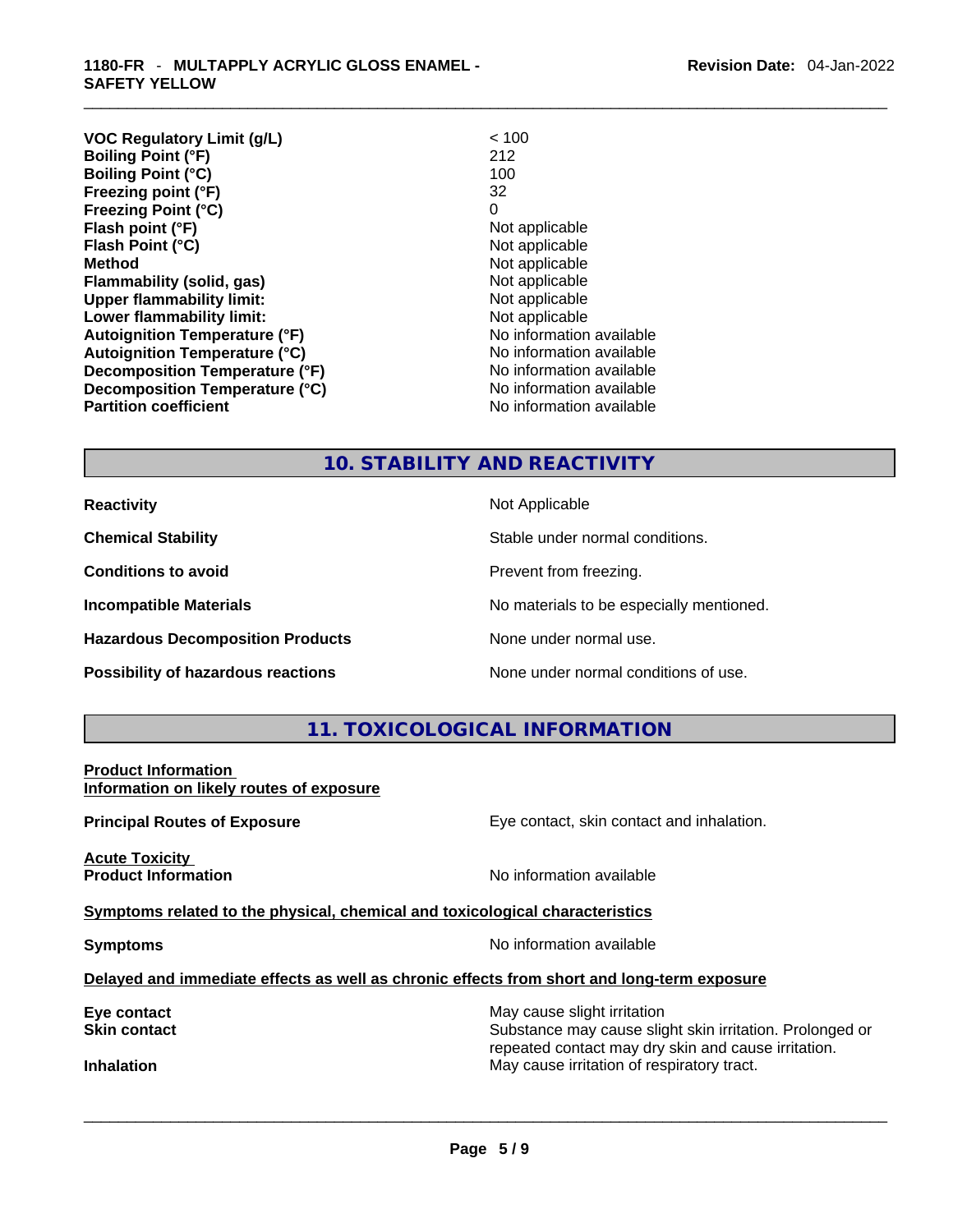**Neurological Effects** No information available. **Mutagenic Effects Mutagenic Effects No information available. Reproductive Effects No information available. Developmental Effects No information available. Target organ effects**<br> **STOT - single exposure**<br> **STOT - single exposure**<br> **No information available. STOT** - single exposure **STOT** - **repeated exposure No information available. Other adverse effects No information available.** Aspiration Hazard **Aspiration Hazard No information available.** 

**Ingestion Ingestion Ingestion may cause gastrointestinal irritation**, nausea, vomiting and diarrhea. **Sensitization May cause an allergic skin reaction.** May cause an allergic skin reaction.

#### **Numerical measures of toxicity**

#### **The following values are calculated based on chapter 3.1 of the GHS document**

**ATEmix (inhalation-dust/mist)** 292.4 mg/L

#### **Component Information**

| Chemical name                                                                                 | Oral LD50             | Dermal LD50              | <b>Inhalation LC50</b>                                                             |
|-----------------------------------------------------------------------------------------------|-----------------------|--------------------------|------------------------------------------------------------------------------------|
| Titanium dioxide                                                                              | $> 10000$ mg/kg (Rat) | $\blacksquare$           |                                                                                    |
| 13463-67-7                                                                                    |                       |                          |                                                                                    |
| Propanoic acid, 2-methyl-,<br>monoester with<br>2,2,4-trimethyl-1,3-pentanediol<br>25265-77-4 | $= 3200$ mg/kg (Rat)  | > 15200 mg/kg (Rat)      |                                                                                    |
| Ammonia<br>7664-41-7                                                                          | $=$ 350 mg/kg (Rat)   | $\,$                     | (Rat) 1 h<br>$= 9850$ mg/m <sup>3</sup><br>$= 13770$ mg/m <sup>3</sup><br>(Rat)1 h |
| Ammonium hydroxide<br>1336-21-6                                                               | $=$ 350 mg/kg (Rat)   | $\overline{\phantom{0}}$ |                                                                                    |

#### **Chronic Toxicity**

#### **Carcinogenicity**

*The information below indicates whether each agency has listed any ingredient as a carcinogen:.* 

| <b>Chemical name</b> | <b>IARC</b>                      | <b>NTP</b> |
|----------------------|----------------------------------|------------|
|                      | 2B - Possible Human Carcinogen I |            |
| 'Titanium dioxide    |                                  |            |

• Although IARC has classified titanium dioxide as possibly carcinogenic to humans (2B), their summary concludes: "No significant exposure to titanium dioxide is thought to occur during the use of products in which titanium dioxide is bound to other materials, such as paint."

#### **Legend**

IARC - International Agency for Research on Cancer NTP - National Toxicity Program OSHA - Occupational Safety & Health Administration

**12. ECOLOGICAL INFORMATION** 

## **Ecotoxicity Effects**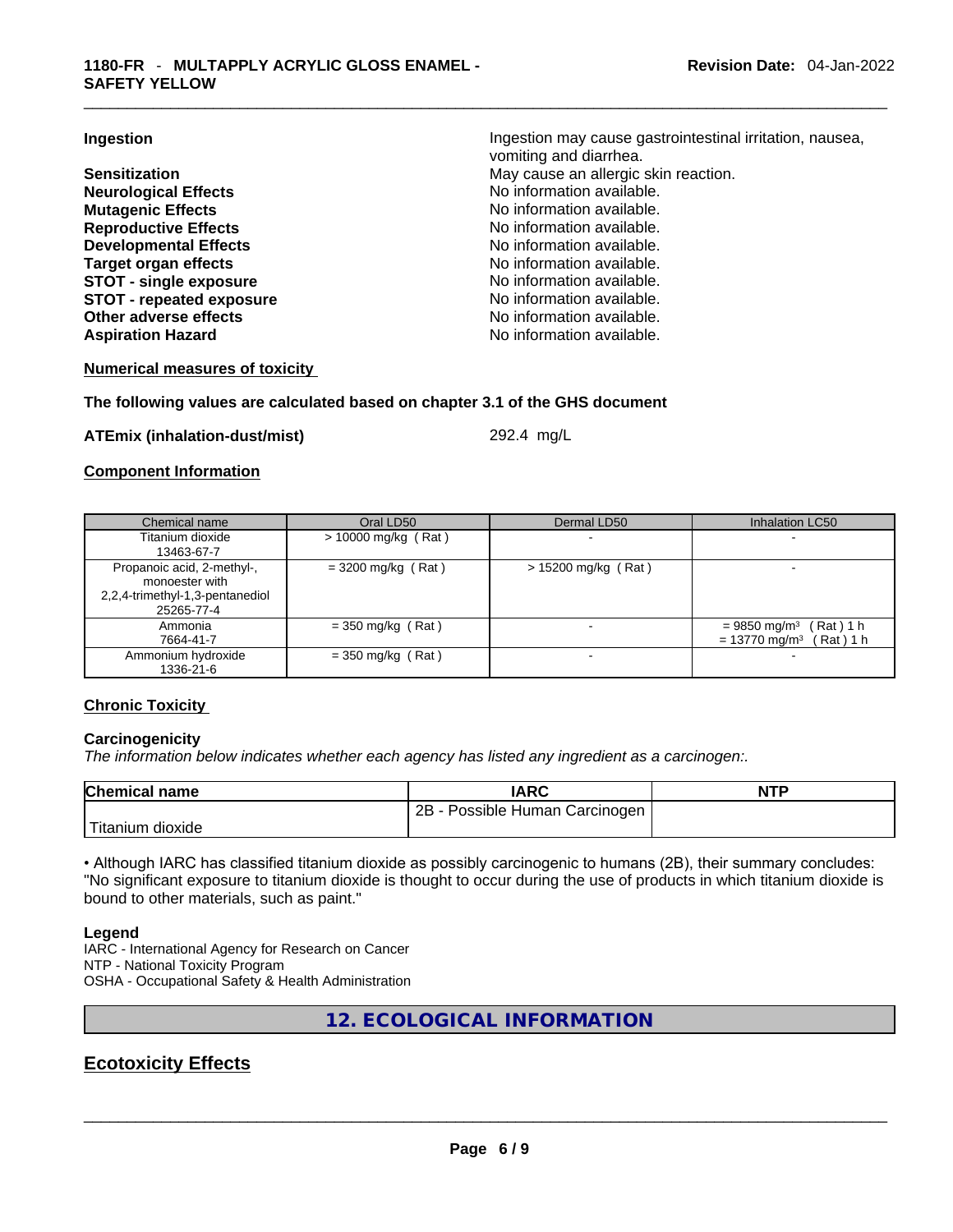The environmental impact of this product has not been fully investigated.

#### **Product Information**

#### **Acute Toxicity to Fish**

No information available

#### **Acute Toxicity to Aquatic Invertebrates**

No information available

#### **Acute Toxicity to Aquatic Plants**

No information available

#### **Persistence / Degradability**

No information available.

#### **Bioaccumulation**

There is no data for this product.

#### **Mobility in Environmental Media**

No information available.

#### **Ozone**

No information available

#### **Component Information**

#### **Acute Toxicity to Fish**

Titanium dioxide  $LC50:$  > 1000 mg/L (Fathead Minnow - 96 hr.)

## **Acute Toxicity to Aquatic Invertebrates**

No information available

#### **Acute Toxicity to Aquatic Plants**

No information available

#### **13. DISPOSAL CONSIDERATIONS**

**Waste Disposal Method** Dispose of in accordance with federal, state, provincial, and local regulations. Local requirements may vary, consult your sanitation department or state-designated environmental protection agency for more disposal

# options. \_\_\_\_\_\_\_\_\_\_\_\_\_\_\_\_\_\_\_\_\_\_\_\_\_\_\_\_\_\_\_\_\_\_\_\_\_\_\_\_\_\_\_\_\_\_\_\_\_\_\_\_\_\_\_\_\_\_\_\_\_\_\_\_\_\_\_\_\_\_\_\_\_\_\_\_\_\_\_\_\_\_\_\_\_\_\_\_\_\_\_\_\_ **14. TRANSPORT INFORMATION**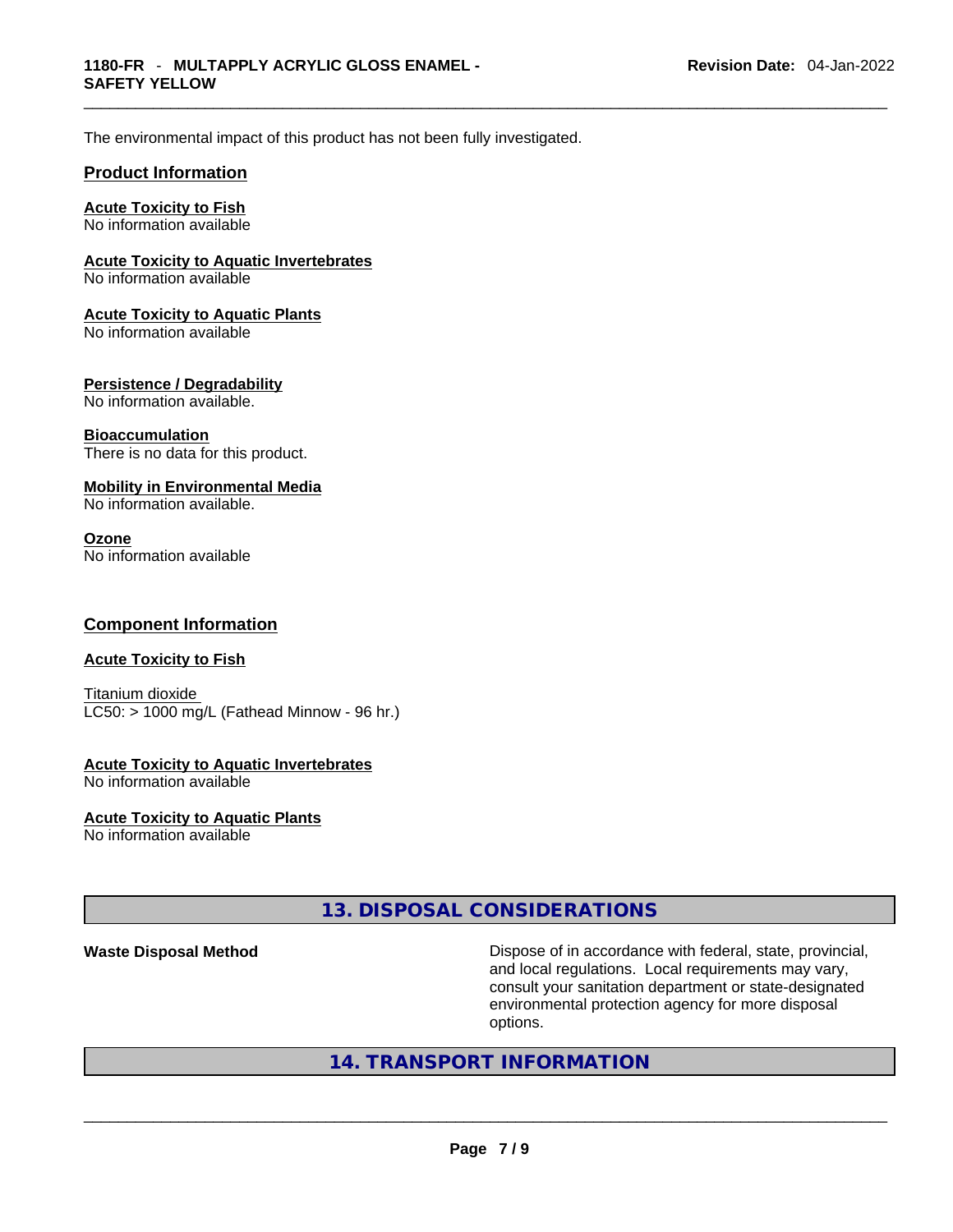| TDG         | Not regulated |
|-------------|---------------|
| ICAO / IATA | Not regulated |
| IMDG / IMO  | Not regulated |

#### **15. REGULATORY INFORMATION**

#### **International Inventories**

**TSCA: United States** Yes - All components are listed or exempt. **DSL: Canada** No - Not all of the components are listed. One or more component is listed on NDSL.

#### **National Pollutant Release Inventory (NPRI)**

#### **NPRI Parts 1- 4**

This product contains the following Parts 1-4 NPRI chemicals:

| <b>Chemical name</b> | CAS No.       | Weight-%    | <b>NPRI Parts 1</b><br>п. д |  |
|----------------------|---------------|-------------|-----------------------------|--|
| Ammonia              | $7664 - 41 -$ | 2.25%<br>v. | ∟isted<br>.                 |  |

#### **NPRI Part 5**

This product contains the following NPRI Part 5 Chemicals:

*None*

#### **WHMIS Regulatory Status**

This product has been classified in accordance with the hazard criteria of the Hazardous Products Regulations (HPR) and the SDS contains all the information required by the HPR.

**16. OTHER INFORMATION** 

**HMIS** - **Health:** 1 **Flammability:** 0 **Reactivity:** 0 **PPE:** -

#### **HMIS Legend**

- 0 Minimal Hazard
- 1 Slight Hazard
- 2 Moderate Hazard
- 3 Serious Hazard
- 4 Severe Hazard
- \* Chronic Hazard

X - Consult your supervisor or S.O.P. for "Special" handling instructions.

Note: The PPE rating has intentionally been left blank. Choose appropriate PPE that will protect employees from the hazards the material will *present under the actual normal conditions of use.*